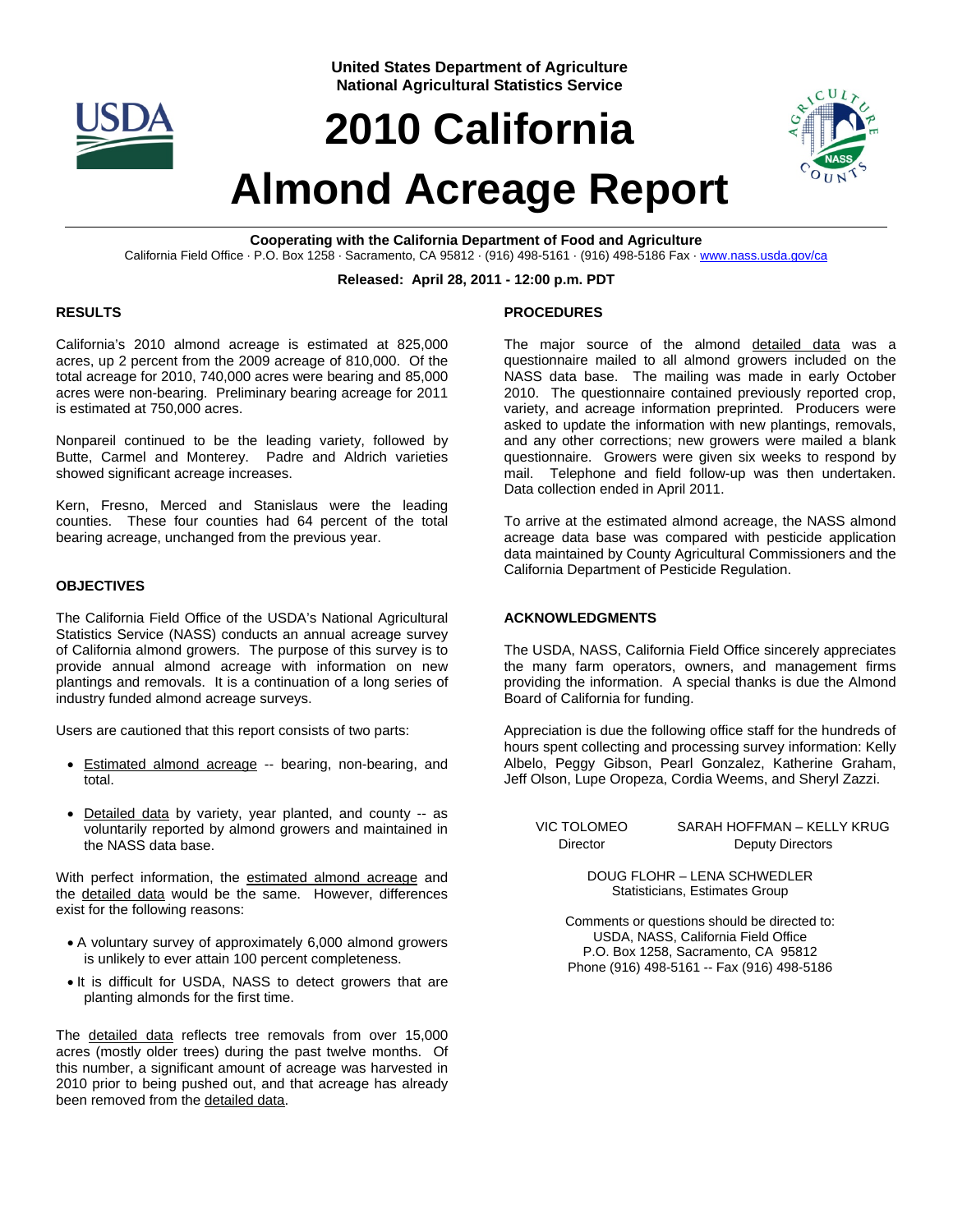| County             | 1981 &<br>Earlier | 1982        | 1983        | 1984        | 1985        | 1986        | 1987           | 1988        | 1989     | 1990        | 1991        | 1992        | 1993        | 1994        | 1995        | 1996        |
|--------------------|-------------------|-------------|-------------|-------------|-------------|-------------|----------------|-------------|----------|-------------|-------------|-------------|-------------|-------------|-------------|-------------|
| <b>Butte</b>       | 4,493             | 397         | 327         | 287         | 363         | 340         | 166            | 589         | 339      | 833         | 400         | 1,162       | 656         | 1,000       | 2,015       | 3,212       |
| Calaveras          | 10                | $\mathbf 0$ | 0           | 0           | $\mathbf 0$ | $\mathbf 0$ | 0              | $\mathbf 0$ | 0        | $\mathbf 0$ | 0           | 0           | 0           | $\mathbf 0$ | $\mathbf 0$ | 0           |
| Colusa             | 2,056             | 278         | 77          | 228         | 276         | 53          | 226            | 368         | 1,001    | 954         | 138         | 138         | 490         | 1,663       | 1,112       | 713         |
| Contra Costa       | 10                | $\mathbf 0$ | $\mathbf 0$ | 6           | $\mathbf 0$ | $\Omega$    | $\mathbf 0$    | $\mathbf 0$ | 0        | $\mathbf 0$ | $\mathbf 0$ | $\mathbf 0$ | $\mathbf 0$ | $\mathbf 0$ | $\mathbf 0$ | $\mathbf 0$ |
| Fresno             | 3,173             | 363         | 184         | 252         | 531         | 620         | 1,108          | 903         | 1,373    | 4,880       | 836         | 1,177       | 2,178       | 3,446       | 4,978       | 4,306       |
| Glenn              | 1,717             | 385         | 71          | 107         | 38          | 53          | 120            | 915         | 677      | 484         | 387         | 188         | 752         | 2,474       | 2,899       | 1,879       |
| Kern               | 1,608             | 696         | 148         | 208         | 88          | 210         | 563            | 1,496       | 2,600    | 2,380       | 1,244       | 1,141       | 4,991       | 5,709       | 7,191       | 7,899       |
| Kings              | 19                | 5           | $\mathbf 0$ | $\mathbf 0$ | $\mathbf 0$ | 11          | 19             | 4           | 17       | 0           | 476         | 0           | 111         | 69          | 154         | 110         |
| Lake               |                   | $\Omega$    | 0           | 0           | 0           | 0           | 0              | $\Omega$    | 0        | $\mathbf 0$ | $\mathbf 0$ | 0           | 0           | 0           | $\Omega$    | 0           |
| Los Angeles        | 3                 | $\Omega$    | $\mathbf 0$ | 0           | $\mathbf 0$ | $\Omega$    | $\mathbf 0$    | $\mathbf 0$ | 0        | $\mathbf 0$ | $\mathbf 0$ | $\mathbf 0$ | 0           | $\Omega$    | $\mathbf 0$ | 0           |
| Madera             | 4,485             | 1,981       | 326         | 833         | 1,032       | 885         | 731            | 1,189       | 1,257    | 1,626       | 1,322       | 653         | 1,612       | 2,828       | 2,756       | 2,947       |
| Merced             | 10,163            | 2,352       | 903         | 947         | 1,345       | 618         | ,308           | 1,973       | 2,561    | 3,146       | 2,345       | 2,588       | 2,285       | 4,319       | 4,824       | 3,986       |
| Monterey           |                   | $\mathbf 0$ | 0           | 0           | $\mathbf 0$ | $\mathbf 0$ | $\mathbf 0$    | 0           | 0        | $\mathbf 0$ | $\mathbf 0$ | $\mathbf 0$ | 0           | 0           | 0           | 0           |
| Placer             | 11                | $\Omega$    | 0           | $\Omega$    | $\Omega$    | $\Omega$    | $\Omega$       | 0           | $\Omega$ | $\mathbf 0$ | $\Omega$    | $\Omega$    | 0           | $\Omega$    | $\Omega$    | 0           |
| Riverside          | $\Omega$          | $\Omega$    | 0           | 0           | $\mathbf 0$ | $\Omega$    | $\Omega$       | 0           | $\Omega$ | $\mathbf 0$ | $\mathbf 0$ | $\Omega$    | $\Omega$    | $\Omega$    | $\Omega$    | 0           |
| Sacramento         | 8                 | $\Omega$    | 0           | 0           | $\Omega$    | $\Omega$    | $\Omega$       | 0           | $\Omega$ | $\Omega$    | $\Omega$    | $\Omega$    | O           | $\Omega$    | 0           | $\Omega$    |
| San Benito         |                   | $\Omega$    | $\Omega$    | 0           | 0           | $\mathbf 0$ | $\Omega$       | 0           | $\Omega$ | 0           | $\Omega$    | $\Omega$    | $\Omega$    | 0           | 0           | 0           |
| San Bernardino     | $\Omega$          | 3           | 0           | 0           | $\Omega$    | $\Omega$    | $\Omega$       | $\Omega$    | $\Omega$ | $\Omega$    | $\mathbf 0$ | $\Omega$    | $\Omega$    | $\Omega$    | $\Omega$    | $\Omega$    |
| San Joaquin        | 4,534             | 496         | 415         | 332         | 540         | 330         | 686            | 829         | 762      | 993         | 432         | 1,025       | 1,245       | 1,215       | 1,568       | 1,804       |
| San Luis Obispo    | 834               | $\Omega$    | 9           | 0           | 12          | 0           | 0              | 3           | 0        | 2           | 0           | 0           | 0           | 0           | 0           | 0           |
| Shasta             | $\Omega$          | $\Omega$    | $\Omega$    | $\Omega$    | $\Omega$    | $\Omega$    | $\Omega$       | $\Omega$    | $\Omega$ | $\Omega$    | $\Omega$    | $\Omega$    | $\Omega$    | $\Omega$    | $\Omega$    | $\Omega$    |
| Solano             | 217               | 79          | 0           | 6           | 14          | $\mathbf 0$ | 5              | 40          | 0        | 1           | $\mathbf 0$ | $\mathbf 0$ | 0           | 20          | 177         | 114         |
| <b>Stanislaus</b>  | 8,348             | 1,494       | 850         | 862         | 1,323       | 692         | 931            | 2,033       | 1,492    | 2,464       | 2,310       | 2,892       | 2,380       | 4,519       | 5,012       | 4,009       |
| Sutter             | 539               | 14          | 11          | 70          | 101         | 135         | 59             | 39          | 74       | 31          | 86          | 37          | 122         | 98          | 103         | 133         |
| Tehama             | 861               | 626         | 46          | 68          | 96          | 39          | 313            | 64          | 50       | 0           | 96          | 11          | 264         | 311         | 292         | 559         |
| Tulare             | 612               | 182         | 173         | 110         | 16          | $\mathbf 0$ | 38             | 152         | 192      | 93          | 354         | 761         | 573         | 812         | 895         | 1,069       |
| Yolo               | 1,066             | 421         | 450         | 22          | 24          | 11          | 42             | 221         | 90       | 28          | 34          | 55          | 115         | 54          | 268         | 468         |
| Yuba               | 189               | 3           | 0           | 1           | 0           | $\mathbf 0$ | $\overline{1}$ | 8           | 1        | $\mathbf 0$ | 54          | 3           | $\Omega$    | $\Omega$    | $\mathbf 0$ | 167         |
| <b>State Total</b> | 44,957            | 9,774       | 3,987       | 4,337       | 5,800       | 3,996       | 6,317          | 10,824      | 12,483   | 17,914      | 10,511      | 11,830      | 17,774      | 28,536      | 34,244      | 33,375      |

**2010 ALMOND ACREAGE BY COUNTY, BY YEAR PLANTED a/** 

a/ Totals may not add due to rounding.

 $\frac{1}{2}$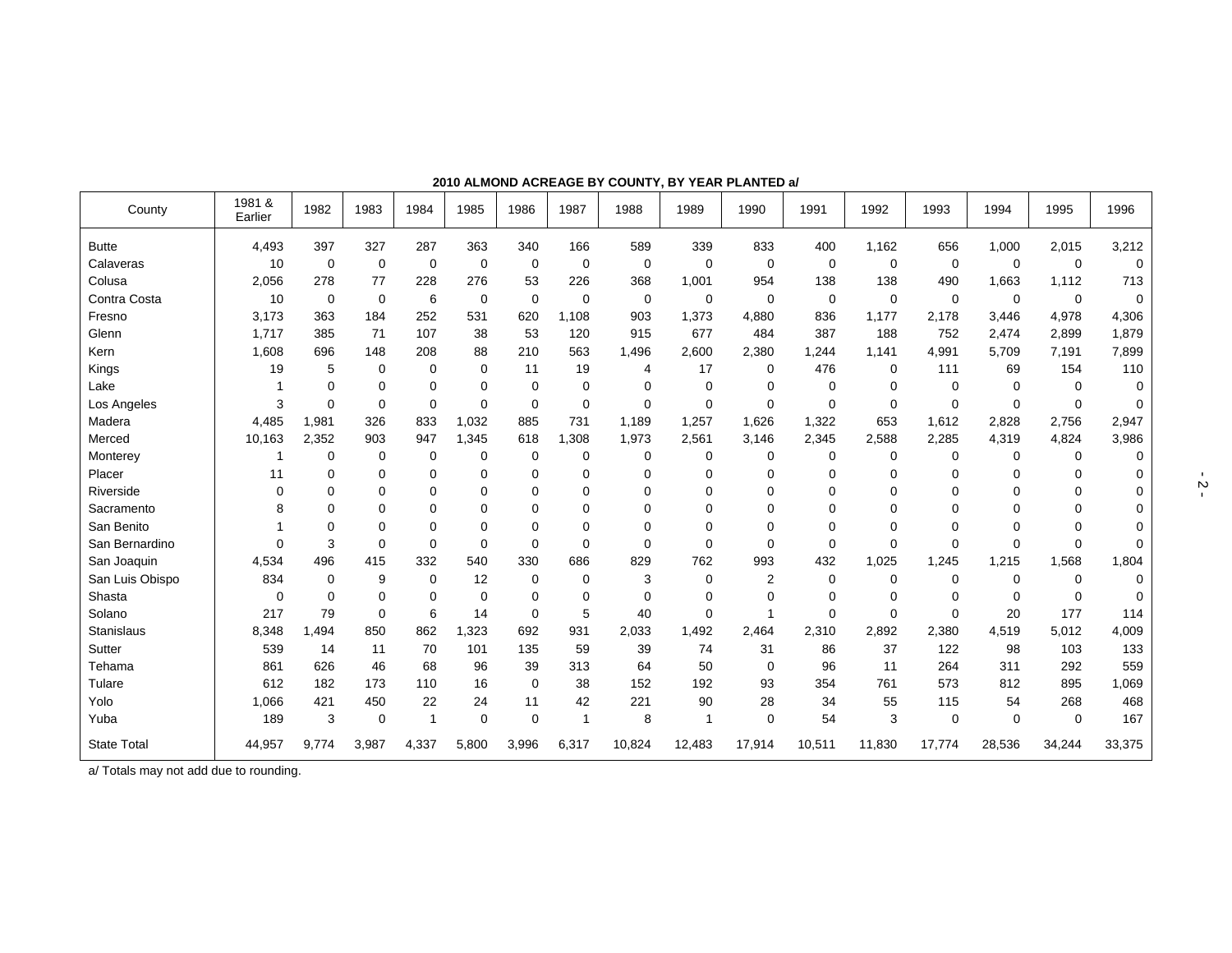|                    |             |          |             |             |          |             |             |             |          |          |             |              |          |             |          | Acres Standing in 2010 b/ |         |
|--------------------|-------------|----------|-------------|-------------|----------|-------------|-------------|-------------|----------|----------|-------------|--------------|----------|-------------|----------|---------------------------|---------|
| County             | 1997        | 1998     | 1999        | 2000        | 2001     | 2002        | 2003        | 2004        | 2005     | 2006     | 2007        | 2008         | 2009     | 2010        | Bearing  | Non-<br>Bearing           | Total   |
| <b>Butte</b>       | 1,756       | 1,604    | 1,248       | 1,760       | 1,020    | 695         | 815         | 1,314       | 1,115    | 1,196    | 520         | 421          | 986      | 1,380       | 29,621   | 2,787                     | 32,408  |
| Calaveras          | $\mathbf 0$ | 0        | 0           | $\mathbf 0$ | 0        | 0           | $\mathbf 0$ | 0           | 0        | 0        | 0           | $\bf{0}$     | $\bf{0}$ | $\bf{0}$    | 10       | $\bf{0}$                  | 10      |
| Colusa             | 1,197       | 2,209    | 1,635       | 1,265       | 1,633    | 869         | 1,082       | 2,644       | 2,928    | 2,197    | 773         | 401          | 1,405    | 795         | 28,202   | 2,602                     | 30,803  |
| Contra Costa       | $\mathbf 0$ | 0        | 3           | -1          | 0        | $\mathbf 0$ | $\mathbf 0$ | 0           | 0        | 1        | 0           | $\mathbf 0$  | $\bf{0}$ | $\bf{0}$    | 20       | $\bf{0}$                  | 21      |
| Fresno             | 5.646       | 4,341    | 5,493       | 3,952       | 4,181    | 3,713       | 4,662       | 8,212       | 10,847   | 9,536    | 4,569       | 3,573        | 2,214    | 1,559       | 95,457   | 7,346                     | 102,803 |
| Glenn              | 921         | 3,294    | 2,633       | 1,800       | 1,436    | 977         | 848         | 1,868       | 747      | 2,859    | 892         | 1,067        | 1,212    | 696         | 31,417   | 2,975                     | 34,391  |
| Kern               | 10,394      | 15,655   | 10.403      | 4.134       | 1,776    | 1.584       | 1,963       | 11.713      | 20,282   | 14,144   | 4,018       | 5,994        | 2,470    | 1,785       | 134,235  | 10,249                    | 144,484 |
| Kings              | 139         | 1,322    | 114         | 221         | 638      | 36          | 18          | 460         | 651      | 834      | 205         | 360          | 616      | 221         | 5,632    | 1,198                     | 6,829   |
| Lake               | $\mathbf 0$ | 0        | 0           | 0           | 0        | 0           | $\Omega$    | 0           | 0        | 0        | $\mathbf 0$ | $\bf{0}$     | $\bf{0}$ | $\bf{0}$    |          | $\bf{0}$                  |         |
| Los Angeles        | $\Omega$    | 0        | 0           | $\mathbf 0$ | $\Omega$ | 0           | $\Omega$    | $\Omega$    | 0        | $\Omega$ | 0           | $\mathbf{0}$ | $\bf{0}$ | $\bf{0}$    | 3        | $\Omega$                  |         |
| Madera             | 3,777       | 2,986    | 1,572       | 1,355       | 2,038    | 1,347       | 2,590       | 4,585       | 4,482    | 5,719    | 4,699       | 4,883        | 5,115    | 2,378       | 61,615   | 12,375                    | 73,990  |
| Merced             | 5,774       | 5,583    | 3,704       | 3,672       | 2,827    | 2,646       | 3,430       | 5,016       | 6,461    | 4,576    | 4,440       | 3,950        | 2,078    | 1,013       | 93,792   | 7,040                     | 100,832 |
| Monterey           | 0           | 0        | 0           | 0           | 0        | 2           | $\Omega$    | 0           | 0        | 0        | $\Omega$    | $\bf{0}$     | 0        | $\bf{0}$    | 3        | $\bf{0}$                  | 3       |
| Placer             | $\Omega$    | 8        | 0           | $\Omega$    | 0        | 0           | $\Omega$    | 0           | 0        | 0        | 0           | $\bf{0}$     | $\bf{0}$ | $\bf{0}$    | 19       | $\bf{0}$                  | 19      |
| Riverside          | $\Omega$    | $\Omega$ | $\Omega$    | $\Omega$    | 0        | 0           | $\Omega$    | $\Omega$    | $\Omega$ | $\Omega$ | 0           | 230          | $\bf{0}$ | $\Omega$    | $\Omega$ | 230                       | 230     |
| Sacramento         | $\Omega$    | $\Omega$ | $\Omega$    | $\Omega$    | 0        | $\Omega$    | $\Omega$    | $\Omega$    | 50       | $\Omega$ | $\Omega$    | $\bf{0}$     | $\bf{0}$ | $\bf{0}$    | 58       | $\bf{0}$                  | 58      |
| San Benito         | $\Omega$    | $\Omega$ | $\Omega$    | $\Omega$    | 0        | $\Omega$    | $\Omega$    | 0           | $\Omega$ | $\Omega$ | 0           | $\bf{0}$     | $\bf{0}$ | $\bf{0}$    | 1        |                           |         |
| San Bernardino     | $\Omega$    | $\Omega$ | $\Omega$    | $\Omega$    | $\Omega$ | $\Omega$    | $\Omega$    | $\Omega$    | 0        | $\Omega$ | $\Omega$    | $\mathbf{0}$ | $\bf{0}$ | $\bf{0}$    | 3        | $\Omega$                  |         |
| San Joaquin        | 1,107       | 1,890    | 1,765       | 1.625       | 1,163    | 1.112       | 1,194       | 1,547       | 1,893    | 1,030    | 1,432       | 1,027        | 853      | 606         | 32,962   | 2,486                     | 35,447  |
| San Luis Obispo    | 0           | 0        | $\mathbf 0$ | $\mathbf 0$ | 0        | $\Omega$    | $\Omega$    | 5           | 0        | 0        | $\mathbf 0$ | $\bf{0}$     | $\bf{0}$ | $\bf{0}$    | 866      | $\bf{0}$                  | 866     |
| Shasta             | 0           | 0        | $\mathbf 0$ | $\mathbf 0$ | 0        | 0           |             | $\mathbf 0$ | 0        | $\Omega$ | $\mathbf 0$ | $\bf{0}$     | $\bf{0}$ | $\bf{0}$    | 1        | $\bf{0}$                  |         |
| Solano             | 89          | 166      | 193         | 196         | 62       | 81          | 38          | 34          | 275      | 246      | 57          | $\mathbf{0}$ | 145      | 51          | 2,109    | 196                       | 2,305   |
| Stanislaus         | 5,139       | 5,971    | 4,160       | 3,272       | 2,706    | 2,146       | 2,461       | 4,640       | 9,052    | 4,697    | 2,858       | 4,517        | 2,222    | 2,124       | 88,713   | 8,863                     | 97,575  |
| Sutter             | 352         | 437      | 217         | 173         | 117      | 87          | 73          | 199         | 435      | 460      | 179         | 74           | 81       | 143         | 4,378    | 297                       | 4,676   |
| Tehama             | 253         | 608      | 431         | 315         | 190      | 397         | 449         | 514         | 304      | 283      | 158         | 83           | 241      | $\mathbf 0$ | 7,594    | 324                       | 7,918   |
| Tulare             | 862         | 620      | 1,038       | 581         | 491      | 311         | 775         | 1,089       | 2,677    | 2,481    | 1,261       | 1,196        | 620      | 432         | 18,216   | 2,249                     | 20,465  |
| Yolo               | 344         | 278      | 275         | 230         | 272      | 362         | 161         | 1,164       | 309      | 290      | 298         | 226          | 345      | 180         | 7,352    | 752                       | 8,104   |
| Yuba               | $\mathbf 0$ | 83       | 93          | $\mathbf 0$ | 27       | 67          | $\mathbf 0$ | 6           | 0        | 55       | $\mathbf 0$ | $\bf{0}$     | $\bf{0}$ | $\bf{0}$    | 757      | $\bf{0}$                  | 757     |
| <b>State Total</b> | 37.749      | 47,055   | 34,975      | 24,551      | 20,578   | 16,431      | 20,559      | 45,010      | 62,507   | 50,603   | 26,357      | 28,002       | 20,603   | 13,362      | 643,035  | 61,967                    | 705,002 |

**2010 ALMOND ACREAGE BY COUNTY, BY YEAR PLANTED (Continued) a/** 

a/ Totals may not add due to rounding.

b/ Shaded/bold area represents non-bearing year, 2008-2010.

 $\frac{1}{2}$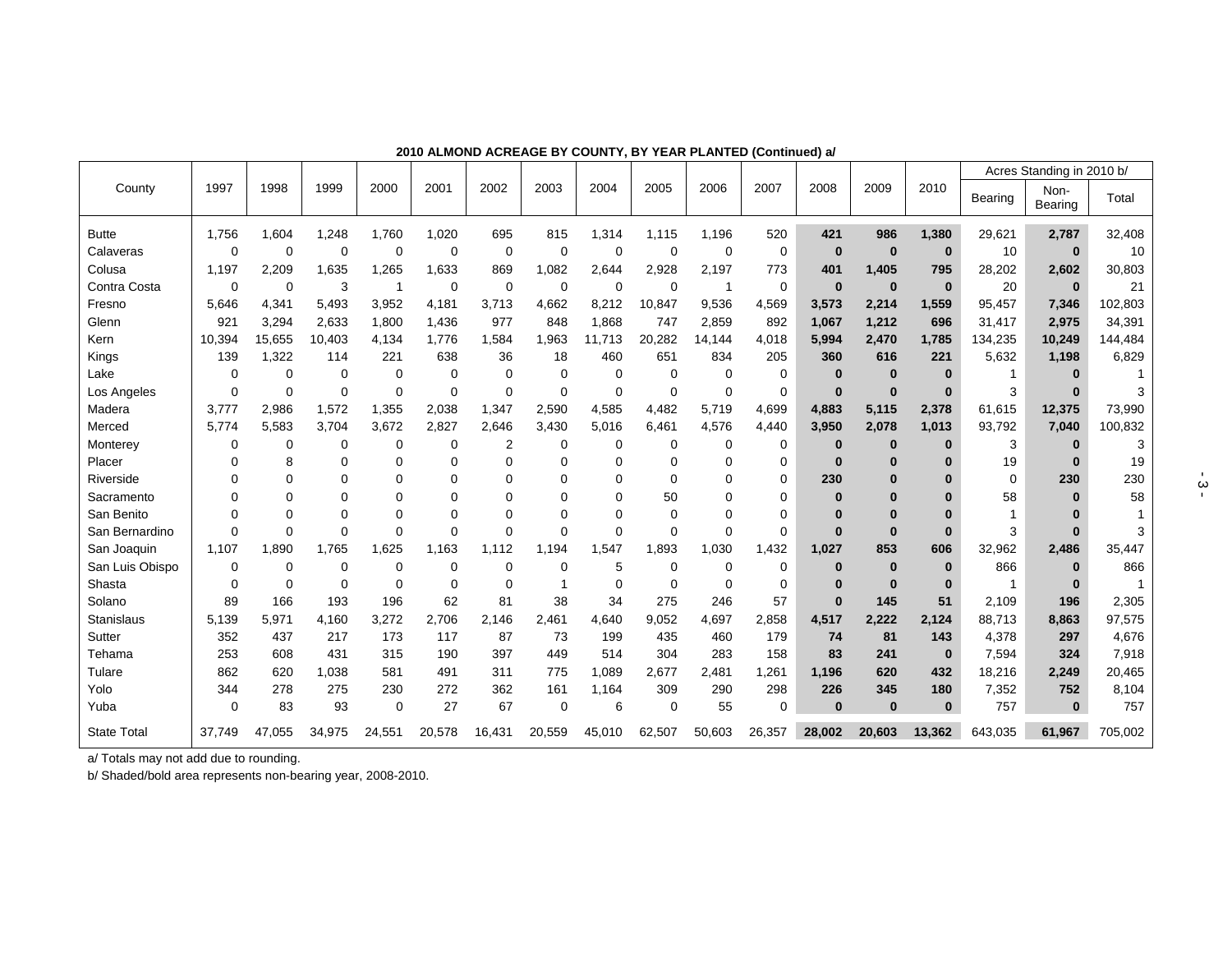| Variety              | 1981 &<br>Earlier | 1982           | 1983           | 1984                    | 1985             | 1986           | 1987         | 1988           | 1989        | 1990           | 1991           | 1992        | 1993           | 1994        | 1995        | 1996           |
|----------------------|-------------------|----------------|----------------|-------------------------|------------------|----------------|--------------|----------------|-------------|----------------|----------------|-------------|----------------|-------------|-------------|----------------|
| Aldrich              | 31                | $\mathbf{1}$   | 4              | 4                       | 5                | 17             | 18           | $\overline{7}$ | 44          | 41             | 82             | 125         | 272            | 500         | 871         | 935            |
| <b>Butte</b>         | 808               | 353            | 240            | 177                     | 242              | 164            | 500          | 994            | 1,099       | 2,051          | 1,673          | 1,543       | 2,483          | 4,275       | 6,585       | 6,330          |
| Carmel               | 9,014             | 2,848          | 1,042          | 1,298                   | 1,649            | 1,288          | 1,732        | 2,849          | 2,922       | 4,186          | 2,229          | 2,300       | 2,919          | 3,993       | 3,805       | 3,785          |
| Carrions             | 126               | 8              | 5              | $\overline{7}$          | 4                | $\mathbf 0$    | 3            | 7              | 14          | 21             | 8              | 30          | 3              | 4           | 4           | 12             |
| <b>Drake</b>         | 134               | $\mathbf 0$    | $\mathbf 0$    | 0                       | $\mathbf 0$      | $\overline{7}$ | $\mathbf 0$  | 2              | 0           | 17             | $\overline{2}$ | $\mathbf 0$ | $\mathbf 0$    | $\Omega$    | $\Omega$    | 3              |
| Early Mission        | 38                | $\mathbf 0$    | $\mathbf 0$    | $\mathbf 0$             | $\mathbf 0$      | $\mathbf 0$    | $\mathbf 0$  | 12             | 5           | 9              | 0              | $\mathbf 0$ | $\overline{4}$ | 4           | 10          | 19             |
| Fritz                | 538               | 144            | 82             | 115                     | 394              | 208            | 302          | 397            | 688         | 608            | 291            | 300         | 776            | 1,337       | 1,257       | 1,606          |
| Harvey               | 127               | $\mathbf 0$    | 0              | 4                       | $\boldsymbol{2}$ | $\mathbf 0$    | $\pmb{0}$    | 0              | 5           | 5              | 0              | 0           | $\mathbf 0$    | 0           | $\mathbf 0$ | -1             |
| Hashem               | 3                 | 107            | 0              | 0                       | 27               | 0              | $\mathbf 0$  | 0              | 33          | 18             | 0              | $\mathbf 0$ | $\mathbf 0$    | 0           | 51          | 37             |
| <b>Jeffries</b>      | 81                | $\mathbf 0$    | 0              | 0                       | $\mathbf 0$      | 0              | 33           | 0              | $\mathbf 0$ | $\overline{4}$ | 0              | $\mathbf 0$ | $\mathbf 0$    | $\mathbf 0$ | $\mathbf 0$ | $\mathbf 0$    |
| Kapareil             | 11                | $\overline{4}$ | 0              | 1                       | $\mathbf 0$      | 0              | $\mathbf 0$  | 0              | 0           | $\mathbf 0$    | 50             | 0           | 61             | 101         | 76          | $\mathbf 0$    |
| Le Grand             | 194               | 17             | 6              | 0                       | 35               | 0              | $\mathbf 0$  | 0              | 0           | $\mathbf 0$    | 8              | $\mathbf 0$ | $\mathbf 0$    | 0           | $\mathbf 0$ | $\mathbf 0$    |
| Livingston           | 43                | $\mathbf 0$    | 0              | 0                       | $\mathbf 0$      | 0              | 10           | 64             | 18          | 72             | 101            | 21          | 15             | 148         | 245         | 155            |
| Merced               | 529               | 3              | 6              | 3                       | $\mathbf 0$      | $\mathbf{1}$   | $\mathbf{1}$ | -1             | 17          | $\overline{4}$ | $\mathbf 1$    | 1           | 20             | 8           | 20          | 24             |
| Mono                 | 158               | 52             | 10             | 102                     | 18               | 26             | 23           | 5              | 20          | 21             | 32             | $\mathbf 0$ | $\mathbf 0$    | 0           | $\mathbf 0$ | 15             |
| Monterey             | 705               | 545            | 227            | 102                     | 105              | 26             | 251          | 410            | 328         | 955            | 390            | 509         | 779            | 1,814       | 1,615       | 2,057          |
| Morley               | 6                 | $\mathbf 0$    | $\mathbf 0$    | 0                       | $\mathbf 0$      | $\mathbf{1}$   | $\mathbf 0$  | $\mathbf 0$    | $\mathbf 0$ | $\mathbf 0$    | 61             | 20          | 16             | 49          | 119         | 49             |
| $N-43$               | $\mathbf 0$       | 30             | $\mathbf 0$    | $\pmb{0}$               | $\mathbf 0$      | $\mathbf 0$    | $\mathbf 0$  | 0              | $\mathbf 0$ | $\mathbf 0$    | 0              | $\mathbf 0$ | $\mathbf 0$    | 0           | $\mathbf 0$ | $\mathbf 0$    |
| Ne Plus Ultra        | 1,476             | 175            | 49             | 25                      | 32               | $\overline{4}$ | 27           | 63             | 33          | 89             | 24             | 43          | 31             | 80          | 98          | 73             |
| Nonpareil            | 20,850            | 3,543          | 1,374          | 1,578                   | 2,377            | 1,555          | 2,234        | 3,632          | 4,822       | 6,276          | 3,577          | 4,331       | 6,682          | 10,448      | 11,004      | 11,308         |
| Norman               | 37                | $\pmb{0}$      | $\mathbf 0$    | 5                       | $\mathbf 0$      | $\mathbf 0$    | 25           | $\mathbf 0$    | 11          | $\mathbf 0$    | 0              | $\mathbf 0$ | 8              | 0           | $\mathbf 0$ | $\mathbf 0$    |
| Padre                | 100               | 25             | $\overline{7}$ | $\overline{\mathbf{1}}$ | 14               | 52             | 194          | 246            | 439         | 1,074          | 822            | 597         | 1,044          | 2,104       | 3,858       | 3,461          |
| Peerless             | 1.700             | 250            | 111            | 124                     | 188              | 103            | 72           | 174            | 170         | 136            | 67             | 123         | 126            | 220         | 316         | 260            |
| <b>Price Cluster</b> | 3,169             | 964            | 252            | 361                     | 437              | 264            | 385          | 590            | 513         | 657            | 314            | 522         | 511            | 422         | 524         | 431            |
| Ruby                 | 488               | 156            | 94             | 171                     | 60               | 81             | 91           | 402            | 133         | 153            | 98             | 107         | 91             | 107         | 69          | 44             |
| Sauret #1            | 31                | 0              | 6              | 0                       | 0                | $\mathbf 0$    | 1            | 2              | 0           | $\overline{2}$ | 1              | 0           | 5              | 4           | 0           |                |
| Sauret #2            | 57                | 0              | 0              | 0                       | $\mathbf 0$      | $\mathbf 0$    | $\mathbf 0$  | $\mathbf 0$    | $\mathbf 0$ | $\overline{2}$ | 1              | $\mathbf 0$ | $\mathbf 0$    | 4           | $\Omega$    | $\overline{2}$ |
| Savana               | $\overline{7}$    | $\mathbf 0$    | 0              | 0                       | $\mathbf 0$      | 3              | $\mathbf 0$  | 0              | $\mathbf 0$ | $\overline{0}$ | 61             | 20          | 15             | 43          | 118         | 49             |
| Sonora               | 80                | 0              | 0              | 0                       | 10               | $\overline{7}$ | 56           | 146            | 631         | 575            | 141            | 539         | 971            | 1,580       | 1,868       | 1,364          |
| Texas/Mission        | 3,048             | 447            | 317            | 228                     | 153              | 159            | 235          | 683            | 291         | 475            | 354            | 285         | 622            | 760         | 1,083       | 853            |
| Thompson             | 697               | 28             | 80             | 9                       | 23               | 8              | 41           | 20             | 12          | 14             | 0              | $\mathbf 0$ | $\overline{1}$ | 9           | 3           | 37             |
| Tokoyo               | 77                | 40             | 0              | 3                       | 0                | $\mathbf 0$    | 21           | 6              | 29          | $\mathbf 0$    | 0              | $\mathbf 0$ | $\mathbf 0$    | 9           | $\mathbf 0$ | 10             |
| Wood Colony          | 32                | $\mathbf 0$    | $\mathbf 0$    | 2                       | $\overline{2}$   | 10             | 15           | 80             | 138         | 296            | 65             | 321         | 273            | 402         | 454         | 393            |
| Yosemite             | 110               | 20             | 11             | $\mathbf 0$             | $\mathbf 0$      | $\mathbf 0$    | $\mathbf 0$  | 0              | 0           | $\mathbf 0$    | 0              | $\mathbf 0$ | $\mathbf 0$    | 0           | $\Omega$    | $\Omega$       |
| All Others           | 454               | 15             | 65             | 17                      | 24               | 11             | 47           | 33             | 70          | 153            | 62             | 95          | 49             | 115         | 193         | 62             |
| <b>State Total</b>   | 44,957            | 9,774          | 3,987          | 4,337                   | 5,800            | 3,996          | 6,317        | 10,824         | 12,483      | 17,914         | 10,511         | 11,830      | 17,774         | 28,536      | 34,244      | 33,375         |

#### **ALMOND ACREAGE AS OF 2010 -- VARIETIES AND AGE GROUPS -- STATE SUMMARY ACREAGE PLANTED DURING YEARS SHOWN AND STANDING IN 2010 a/**

a/ Totals may not add due to rounding.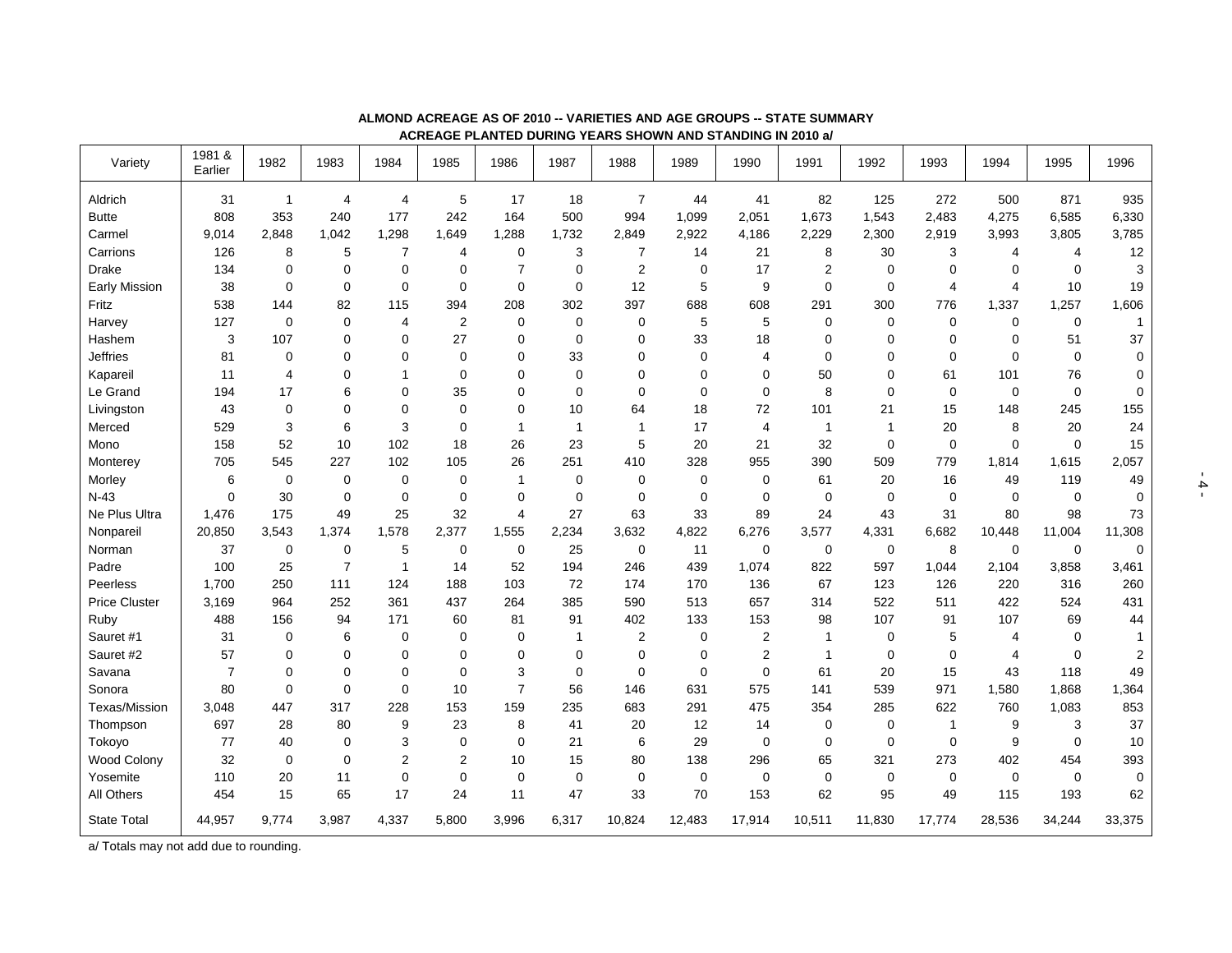|                      |             |              |                |                |                |             |                |              |             |                |             |              |              |              |                | Acres Standing in 2010 b/ |         |
|----------------------|-------------|--------------|----------------|----------------|----------------|-------------|----------------|--------------|-------------|----------------|-------------|--------------|--------------|--------------|----------------|---------------------------|---------|
| County               | 1997        | 1998         | 1999           | 2000           | 2001           | 2002        | 2003           | 2004         | 2005        | 2006           | 2007        | 2008         | 2009         | 2010         | <b>Bearing</b> | Non-                      | Total   |
|                      |             |              |                |                |                |             |                |              |             |                |             |              |              |              |                | <b>Bearing</b>            |         |
| Aldrich              | 891         | 1,421        | 919            | 907            | 634            | 426         | 519            | 1,688        | 1,937       | 1,276          | 390         | 893          | 635          | 736          | 13,965         | 2,265                     | 16,229  |
| <b>Butte</b>         | 7,443       | 8,686        | 5,409          | 3,873          | 2,008          | 1,183       | 1,244          | 3,647        | 7,648       | 6,985          | 4,014       | 3,127        | 1,189        | 307          | 81,657         | 4,623                     | 86,281  |
| Carmel               | 4,062       | 5,090        | 2,543          | 3,005          | 3,029          | 2,508       | 2,631          | 4,633        | 3,408       | 2,725          | 1,460       | 1,184        | 1,176        | 660          | 82,952         | 3,020                     | 85,973  |
| Carrions             | $\mathbf 0$ | 35           | 11             | 0              | $\mathbf 0$    | 0           | 0              | $\mathbf 0$  | 40          | 0              | 0           | 5            | $\bf{0}$     | $\bf{0}$     | 339            | 5                         | 344     |
| Drake                | $\mathbf 0$ | 6            | $\mathbf 0$    | 0              | $\mathbf 0$    | 0           | $\mathbf 0$    | $\mathbf 0$  | 0           | 0              | $\mathbf 0$ | $\bf{0}$     | $\bf{0}$     | $\bf{0}$     | 171            | $\bf{0}$                  | 171     |
| Early Mission        | $\mathbf 0$ | 3            | $\mathbf 0$    | $\mathbf 0$    | $\mathbf 0$    | $\mathbf 0$ | $\mathbf 0$    | $\mathbf{1}$ | 0           | $\mathbf 0$    | $\mathbf 0$ | $\bf{0}$     | $\mathbf 0$  | $\mathbf 0$  | 102            | $\bf{0}$                  | 102     |
| Fritz                | 1,909       | 1,989        | 2,091          | 969            | 1.106          | 945         | ,449           | 3,204        | 4,546       | 3,263          | 2,136       | 1,273        | 1,025        | 608          | 32,647         | 2,906                     | 35,552  |
| Harvey               | $\mathbf 0$ | $\mathbf 0$  | $\mathbf 0$    | $\mathbf 0$    | $\mathbf 0$    | $\mathbf 0$ | 4              | $\mathbf 0$  | 0           | $\mathbf 0$    | 3           | $\bf{0}$     | $\bf{0}$     | $\mathbf 0$  | 150            | $\bf{0}$                  | 150     |
| Hashem               | 74          | 19           | $\mathbf 0$    | $\Omega$       | $\Omega$       | 0           | $\Omega$       | 40           | 22          | 12             | 6           | $\bf{0}$     | $\bf{0}$     | $\bf{0}$     | 449            | $\bf{0}$                  | 449     |
| <b>Jeffries</b>      | $\mathbf 0$ | $\mathbf 0$  | $\mathbf 0$    | $\Omega$       | $\Omega$       | 0           | $\Omega$       | $\Omega$     | $\Omega$    | $\mathbf 0$    | 0           | $\bf{0}$     | $\bf{0}$     | $\bf{0}$     | 118            | $\bf{0}$                  | 118     |
| Kapareil             | 12          | 10           | 0              | $\Omega$       | $\Omega$       | 0           | 0              | $\Omega$     | $\Omega$    | $\Omega$       | $\mathbf 0$ | $\bf{0}$     | $\bf{0}$     | $\bf{0}$     | 325            | $\bf{0}$                  | 325     |
| Le Grand             | $\mathbf 0$ | $\mathbf 0$  | $\mathbf 0$    | 0              | $\Omega$       | 0           | $\Omega$       | $\mathbf 0$  | 0           | $\mathbf 0$    | 0           | $\bf{0}$     | $\bf{0}$     | $\bf{0}$     | 260            | $\bf{0}$                  | 260     |
| Livingston           | 323         | 467          | 260            | 52             | 35             | 29          | $\overline{7}$ | 38           | 65          | 106            | 65          | 161          | 5            | $\mathbf{0}$ | 2,338          | 166                       | 2,505   |
| Merced               | $\mathbf 0$ | $\mathbf{1}$ | 0              | 3              | 12             | 0           | 6              | $\mathbf 0$  | $\mathbf 0$ | 0              | $\mathbf 0$ | $\bf{0}$     | $\mathbf{1}$ | $\bf{0}$     | 662            | $\mathbf{1}$              | 662     |
| Mono                 | $\mathbf 0$ | 17           | $\mathbf 0$    | $\overline{4}$ | 21             | 0           | $\overline{1}$ | 121          | 21          | 63             | 36          | 31           | 78           | 172          | 767            | 280                       | 1,047   |
| Monterey             | 3.194       | 4,121        | 3,956          | 2,033          | 2,162          | 1,588       | 2,701          | 7,327        | 10,653      | 8,803          | 3,811       | 5,129        | 4,338        | 2,067        | 61,167         | 11,534                    | 72,701  |
| Morley               | $\mathbf 0$ | 1            | $\mathbf 0$    | 50             | 26             | 9           | 23             | $\mathbf 0$  | 0           | 0              | $\mathbf 0$ | $\bf{0}$     | $\bf{0}$     | 10           | 429            | 10                        | 439     |
| $N-43$               | 30          | $\mathbf 0$  | $\mathbf 0$    | 75             | $\mathbf 0$    | 20          | 0              | $\mathbf 0$  | 323         | $\mathbf 0$    | 42          | $\bf{0}$     | $\bf{0}$     | $\mathbf 0$  | 520            | $\bf{0}$                  | 520     |
| Ne Plus Ultra        | 33          | 22           | 47             | 134            | $\overline{4}$ | 15          | 6              | 40           | 11          | 23             | 3           | 47           | 20           | 105          | 2,658          | 172                       | 2,830   |
| Nonpareil            | 11,763      | 14.767       | 12,451         | 8,269          | 8,524          | 7,224       | 9,152          | 19,518       | 23,411      | 17.422         | 7,929       | 9,826        | 8,892        | 6,249        | 236,018        | 24,967                    | 260,984 |
| Norman               | 4           | $\mathbf 0$  | $\mathbf 0$    | 3              | 23             | $\pmb{0}$   | $\mathbf 0$    | $\mathbf 0$  | 0           | $\mathbf 0$    | 5           | $\bf{0}$     | $\bf{0}$     | $\bf{0}$     | 120            | $\bf{0}$                  | 120     |
| Padre                | 4,006       | 5.930        | 3,667          | 2.555          | 1,041          | 647         | 807            | 2,040        | 6,078       | 6,138          | 3,487       | 2,348        | 787          | 184          | 50,431         | 3,319                     | 53,751  |
| Peerless             | 95          | 149          | 334            | 135            | 54             | 70          | 79             | 53           | 74          | 133            | 56          | 59           | 67           | 42           | 5,373          | 167                       | 5,540   |
| <b>Price Cluster</b> | 536         | 895          | 449            | 470            | 340            | 300         | 356            | 339          | 674         | 433            | 462         | 373          | 167          | 198          | 15,566         | 737                       | 16,304  |
| Ruby                 | 231         | 149          | 29             | 217            | 36             | 20          | 25             | 10           | 0           | 5              | 16          | $\bf{0}$     | $\bf{0}$     | $\bf{0}$     | 3,082          | $\bf{0}$                  | 3,082   |
| Sauret #1            | 10          | $\Omega$     | $\Omega$       | $\Omega$       | $\Omega$       | 0           | $\Omega$       | $\mathbf 0$  | $\Omega$    | $\Omega$       | $\mathbf 0$ | $\bf{0}$     | $\mathbf 0$  | $\bf{0}$     | 61             | $\bf{0}$                  | 61      |
| Sauret #2            | $\mathbf 0$ | $\mathbf 0$  | $\overline{2}$ | $\mathbf 0$    | $\mathbf 0$    | 0           | $\Omega$       | $\mathbf 0$  | 0           | 0              | 0           | $\bf{0}$     | $\bf{0}$     | $\bf{0}$     | 68             | $\bf{0}$                  | 68      |
| Savana               | $\mathbf 0$ | $\mathbf 0$  | $\mathbf 0$    | 33             | 19             | 5           | $\mathbf 0$    | $\mathbf 0$  | 0           | $\mathbf 0$    | $\mathbf 0$ | $\bf{0}$     | $\mathbf 0$  | $\mathbf 0$  | 371            | $\bf{0}$                  | 371     |
| Sonora               | 947         | 1,552        | 1,473          | 619            | 560            | 617         | 400            | 452          | 879         | 219            | 124         | 472          | 110          | 139          | 15,808         | 721                       | 16,528  |
| Texas/Mission        | 1,179       | 745          | 344            | 247            | 52             | 45          | 43             | 24           | 5           | 70             | 8           | $\mathbf{1}$ | 49           | 12           | 12,753         | 62                        | 12,815  |
| Thompson             | 3           | 0            | $\mathbf 0$    | $\mathbf 0$    | $\mathbf{1}$   | 4           | $\mathbf 0$    | $\mathbf 0$  | 0           | $\overline{1}$ | $\mathbf 0$ | $\bf{0}$     | 16           | $\bf{0}$     | 990            | 16                        | 1,007   |
| Tokoyo               | 20          | 79           | $\mathbf 0$    | 47             | 13             | 0           | 5              | 31           | 3           | 33             | $\mathbf 0$ | $\bf{0}$     | $\bf{0}$     | $\mathbf 0$  | 425            | $\mathbf 0$               | 425     |
| <b>Wood Colony</b>   | 823         | 663          | 582            | 496            | 364            | 151         | 276            | 649          | 1,058       | 1,023          | 398         | 768          | 917          | 526          | 8,964          | 2,211                     | 11,174  |
| Yosemite             | 0           | 5            | 0              | 0              | $\mathbf 0$    | 0           | $\mathbf 0$    | $\mathbf 0$  | 0           | $\mathbf 0$    | $\mathbf 0$ | $\bf{0}$     | $\bf{0}$     | $\bf{0}$     | 146            | $\bf{0}$                  | 146     |
| All Others           | 164         | 235          | 409            | 358            | 515            | 625         | 830            | 1,155        | 1,653       | 1,870          | 1,908       | 2,306        | 1.133        | 1,348        | 11,184         | 4,786                     | 15,970  |
| <b>State Total</b>   | 37,749      | 47,055       | 34,975         | 24,551         | 20,578         | 16,431      | 20,559         | 45,010       | 62,507      | 50,603         | 26,357      | 28,002       | 20,603       | 13,362       | 643,035        | 61,967                    | 705,002 |

#### **ALMOND ACREAGE AS OF 2010 -- VARIETIES AND AGE GROUPS -- STATE SUMMARY**

**ACREAGE PLANTED DURING YEARS SHOWN AND STANDING IN 2010 (Continued) a/** 

a/ Totals may not add due to rounding.

b/ Shaded/bold area represents non-bearing year, 2008-2010.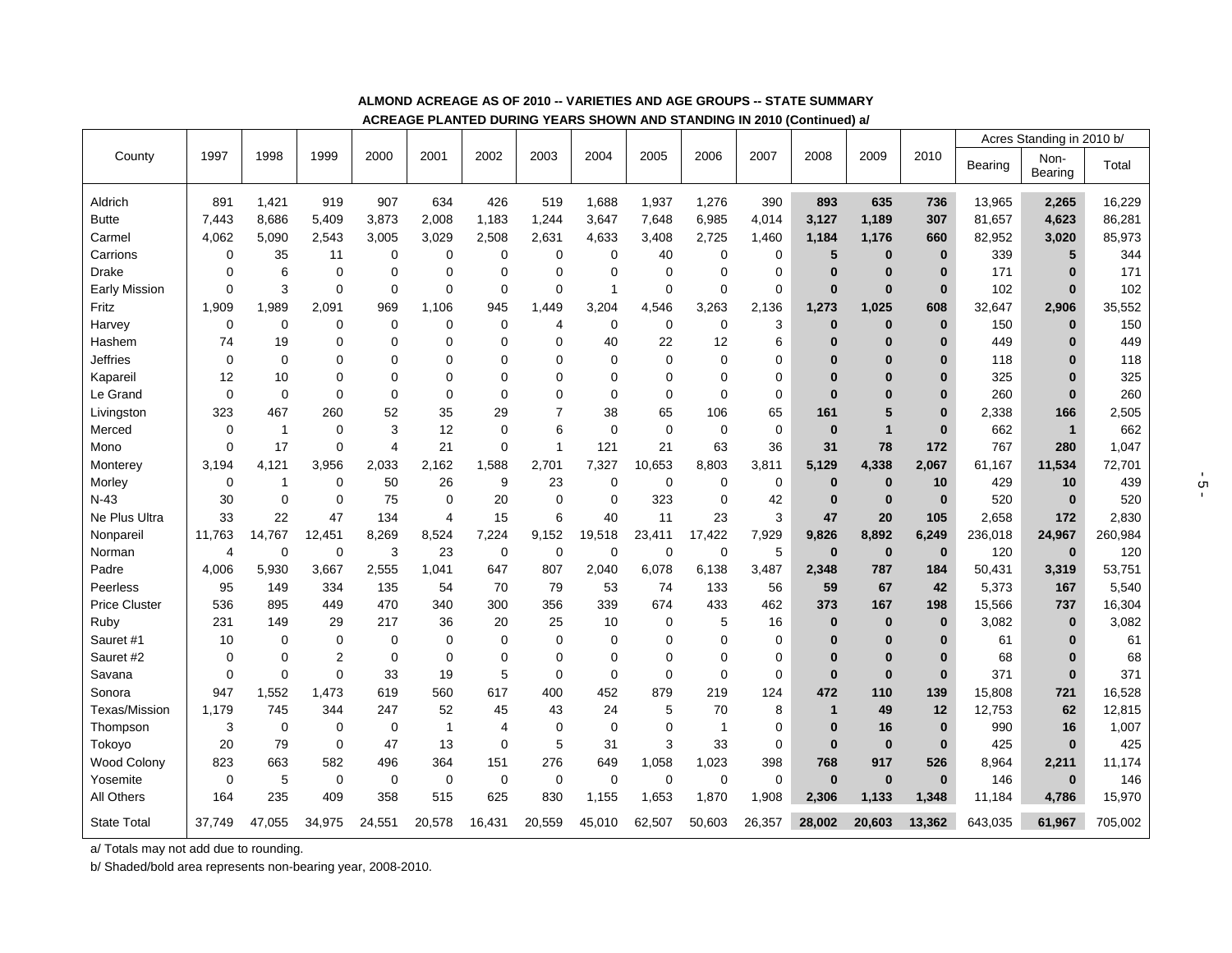| County             | 1981 &<br>Earlier | 1982        | 1983        | 1984           | 1985        | 1986           | 1987        | 1988           | 1989        | 1990        | 1991        | 1992        | 1993        | 1994        | 1995        | 1996     |
|--------------------|-------------------|-------------|-------------|----------------|-------------|----------------|-------------|----------------|-------------|-------------|-------------|-------------|-------------|-------------|-------------|----------|
| <b>Butte</b>       | 2,012             | 140         | 64          | 49             | 145         | 82             | 60          | 233            | 92          | 199         | 113         | 424         | 264         | 347         | 682         | 1,390    |
| Calaveras          | 10                | $\mathbf 0$ | 0           | 0              | $\mathbf 0$ | 0              | $\mathbf 0$ | 0              | 0           | $\mathbf 0$ | 0           | 0           | 0           | 0           | $\mathbf 0$ | $\Omega$ |
| Colusa             | 812               | 93          | 29          | 32             | 20          | 10             | 78          | 147            | 352         | 314         | 42          | 60          | 178         | 545         | 252         | 293      |
| Contra Costa       | 0                 | 0           | $\mathbf 0$ | 3              | $\mathbf 0$ | 0              | $\mathbf 0$ | 0              | $\mathbf 0$ | 0           | $\mathbf 0$ | $\mathbf 0$ | $\mathbf 0$ | 0           | $\mathbf 0$ | $\Omega$ |
| Fresno             | 1.171             | 154         | 80          | 121            | 262         | 297            | 387         | 334            | 505         | 1,595       | 354         | 438         | 861         | 1,253       | 1,434       | 1,033    |
| Glenn              | 823               | 216         | 10          | 48             | 17          | $\mathbf 0$    | 43          | 263            | 317         | 230         | 177         | 41          | 281         | 1,163       | 1,321       | 822      |
| Kern               | 777               | 207         | 47          | 104            | 44          | 107            | 206         | 667            | 1,202       | 1,025       | 309         | 294         | 1.848       | 1,939       | 2,132       | 3,022    |
| Kings              | 10                | 2           | 0           | $\mathbf 0$    | 0           |                | 10          | 2              | 7           | $\mathbf 0$ | 238         | 0           | 12          | 31          | 43          | $\Omega$ |
| Los Angeles        | 3                 | $\mathbf 0$ | $\mathbf 0$ | $\mathbf 0$    | $\mathbf 0$ | $\mathbf 0$    | 0           | $\mathbf 0$    | $\Omega$    | $\mathbf 0$ | $\mathbf 0$ | $\mathbf 0$ | $\mathbf 0$ | $\mathbf 0$ | $\mathbf 0$ |          |
| Madera             | 2,221             | 813         | 158         | 367            | 528         | 436            | 282         | 430            | 486         | 710         | 460         | 224         | 594         | 861         | 844         | 750      |
| Merced             | 4,871             | 750         | 318         | 332            | 464         | 191            | 454         | 467            | 900         | 1,033       | 634         | 984         | 884         | 1,510       | 1,422       | 1,086    |
| Monterey           | 0                 | $\mathbf 0$ | 0           | 0              | 0           | 0              | $\mathbf 0$ | 0              | $\mathbf 0$ | 0           | $\mathbf 0$ | 0           | $\mathbf 0$ | 0           | $\mathbf 0$ | $\Omega$ |
| Placer             | 5                 | $\mathbf 0$ | $\mathbf 0$ | 0              | 0           | 0              | $\Omega$    | 0              | $\mathbf 0$ | 0           | $\mathbf 0$ | 0           | 0           | 0           | 0           |          |
| Riverside          | 0                 | $\Omega$    | 0           | 0              | 0           | $\Omega$       | $\Omega$    | $\Omega$       | $\Omega$    | $\Omega$    | $\Omega$    | 0           | $\Omega$    | $\Omega$    | $\Omega$    |          |
| Sacramento         |                   | $\mathbf 0$ | $\mathbf 0$ | 0              | $\Omega$    | $\Omega$       | $\Omega$    | $\Omega$       | $\Omega$    | $\Omega$    | $\mathbf 0$ | 0           | $\mathbf 0$ | $\Omega$    | $\Omega$    |          |
| San Benito         | 0                 | 0           | $\mathbf 0$ | 0              | 0           | $\Omega$       | $\Omega$    | $\Omega$       | $\Omega$    | $\mathbf 0$ | $\mathbf 0$ | 0           | $\mathbf 0$ | $\Omega$    | $\Omega$    |          |
| San Bernardino     | $\Omega$          | 3           | $\mathbf 0$ | 0              | $\Omega$    | $\Omega$       | $\Omega$    | $\Omega$       | $\Omega$    | $\Omega$    | $\mathbf 0$ | $\mathbf 0$ | $\mathbf 0$ | $\Omega$    | $\Omega$    | 0        |
| San Joaquin        | 2,318             | 194         | 205         | 146            | 206         | 145            | 212         | 282            | 238         | 315         | 184         | 402         | 493         | 491         | 546         | 612      |
| San Luis Obispo    | 454               | $\mathbf 0$ | 4           | 0              | 8           | 0              | 0           | 0              | $\mathbf 0$ | 0           | $\mathbf 0$ | 0           | $\mathbf 0$ | 0           | 0           | $\Omega$ |
| Solano             | 103               | 47          | $\mathbf 0$ | $\overline{2}$ | $\Omega$    | $\Omega$       | $\Omega$    | 20             | $\mathbf 0$ | $\mathbf 0$ | $\mathbf 0$ | $\mathbf 0$ | $\mathbf 0$ | 8           | 49          | 48       |
| Sonoma             | $\Omega$          | $\mathbf 0$ | $\mathbf 0$ | $\mathbf 0$    | $\mathbf 0$ | $\Omega$       | $\Omega$    | $\mathbf 0$    | $\Omega$    | $\Omega$    | $\mathbf 0$ | $\mathbf 0$ | $\mathbf 0$ | $\Omega$    | $\Omega$    | $\Omega$ |
| <b>Stanislaus</b>  | 3,883             | 521         | 266         | 259            | 590         | 253            | 316         | 671            | 546         | 780         | 862         | 1,082       | 923         | 1,933       | 1,680       | 1,265    |
| Sutter             | 192               | $\mathbf 0$ | 0           | 36             | 35          | $\overline{2}$ | 11          | 8              | 16          | 0           | 19          | 13          | 8           | 44          | 32          | 37       |
| Tehama             | 418               | 297         | 23          | 19             | 43          | 25             | 153         | 23             | 50          | 0           | 51          | 6           | 135         | 144         | 132         | 303      |
| Tulare             | 277               | 91          | 106         | 58             | 12          | 0              | 19          | 63             | 96          | 64          | 96          | 344         | 138         | 158         | 332         | 408      |
| Yolo               | 429               | 16          | 65          | 3              | 4           | 0              | 6           | 16             | 15          | 10          | 11          | 20          | 64          | 22          | 103         | 157      |
| Yuba               | 62                | $\mathbf 0$ | $\mathbf 0$ | 0              | 0           | $\Omega$       | $\mathbf 0$ | $\overline{7}$ | $\mathbf 0$ | $\mathbf 0$ | 27          | $\mathbf 0$ | $\mathbf 0$ | $\mathbf 0$ | $\mathbf 0$ | 83       |
| <b>State Total</b> | 20,850            | 3,543       | 1,374       | 1,578          | 2,377       | 1,555          | 2,234       | 3,632          | 4,822       | 6,276       | 3,577       | 4,331       | 6,682       | 10,448      | 11,004      | 11,308   |

**2010 NONPAREIL VARIETY ACREAGE SUMMARY BY YEAR PLANTED a/** 

a/ Totals may not add due to rounding.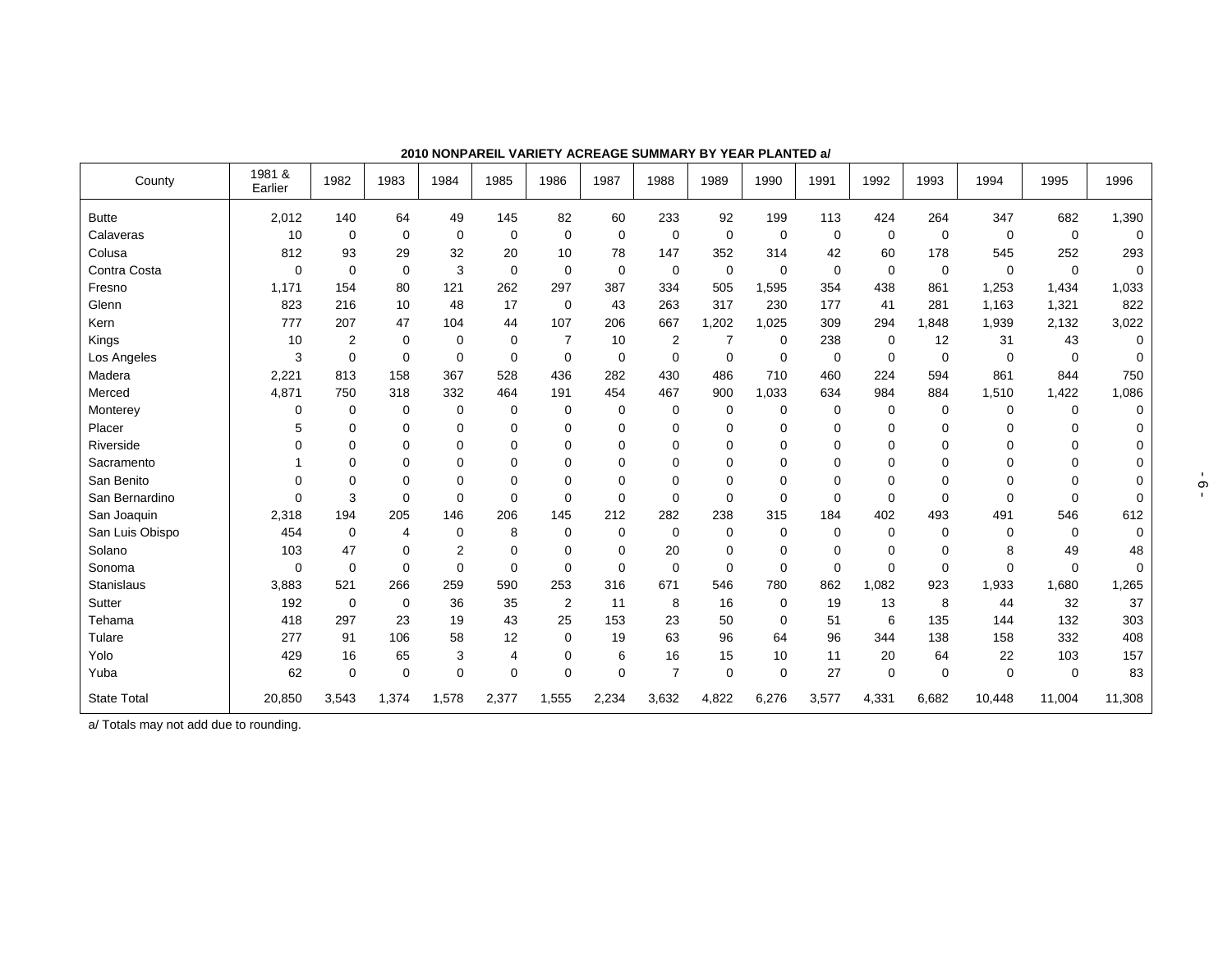|                    |              |             |             |             |             |                |             |             |             |             |             |              |              |              |                | Acres Standing in 2010 b/ |          |
|--------------------|--------------|-------------|-------------|-------------|-------------|----------------|-------------|-------------|-------------|-------------|-------------|--------------|--------------|--------------|----------------|---------------------------|----------|
| County             | 1997         | 1998        | 1999        | 2000        | 2001        | 2002           | 2003        | 2004        | 2005        | 2006        | 2007        | 2008         | 2009         | 2010         | <b>Bearing</b> | Non-<br>Bearing           | Total    |
| <b>Butte</b>       | 708          | 414         | 334         | 583         | 472         | 347            | 361         | 638         | 409         | 450         | 180         | 191          | 471          | 690          | 11,191         | 1,352                     | 12,543   |
| Calaveras          | 0            | $\mathbf 0$ | $\mathbf 0$ | $\mathbf 0$ | $\mathbf 0$ | $\mathbf 0$    | $\mathbf 0$ | $\mathbf 0$ | $\mathbf 0$ | $\mathbf 0$ | $\mathbf 0$ | $\mathbf 0$  | $\bf{0}$     | $\bf{0}$     | 10             | $\bf{0}$                  | 10       |
| Colusa             | 433          | 803         | 601         | 544         | 784         | 377            | 532         | 1,156       | 1,194       | 756         | 275         | 145          | 667          | 408          | 10,712         | 1,220                     | 11,932   |
| Contra Costa       | 0            | 0           | $\mathbf 0$ | 1           | $\mathbf 0$ | $\mathbf 0$    | $\mathbf 0$ | 0           | 0           | $\Omega$    | $\mathbf 0$ | $\bf{0}$     | $\bf{0}$     | $\bf{0}$     | 4              | $\bf{0}$                  |          |
| Fresno             | 1,722        | 1,599       | 1,992       | 1,412       | 1,642       | 1,522          | 2,127       | 3,673       | 4,233       | 3,127       | 1,121       | 1,016        | 866          | 743          | 34,448         | 2,625                     | 37,073   |
| Glenn              | 329          | 1,289       | 1,060       | 748         | 661         | 477            | 383         | 993         | 373         | 1,166       | 348         | 400          | 609          | 360          | 13,596         | 1,368                     | 14,964   |
| Kern               | 3,550        | 4,887       | 4,216       | 1.151       | 814         | 715            | 1,034       | 5,395       | 7,490       | 5,666       | 859         | 1,484        | 885          | 762          | 49,709         | 3,131                     | 52,839   |
| Kings              | 76           | 364         | 22          | 102         | 294         | 18             | 9           | 171         | 302         | 229         | 70          | 214          | 232          | 63           | 2,017          | 509                       | 2,526    |
| Los Angeles        | 0            | 0           | $\mathbf 0$ | 0           | $\mathbf 0$ | $\mathbf 0$    | $\mathbf 0$ | $\mathbf 0$ | $\mathbf 0$ | 0           | $\mathbf 0$ | $\bf{0}$     | $\bf{0}$     | $\bf{0}$     | 3              | $\bf{0}$                  | 3        |
| Madera             | 988          | 594         | 414         | 322         | 703         | 613            | 1,211       | 1,773       | 1,612       | 1,670       | 1,555       | 2,121        | 2,443        | 1,082        | 21,617         | 5,646                     | 27,263   |
| Merced             | 1,551        | 1,735       | 1,242       | .147        | 1,149       | 1,151          | 1,213       | 2,040       | 2,003       | 1,209       | 1,443       | 1,507        | 789          | 419          | 32,180         | 2,715                     | 34,896   |
| Monterey           | 0            | 0           | $\Omega$    | $\Omega$    | $\Omega$    | $\overline{2}$ | $\mathbf 0$ | $\mathbf 0$ | 0           | $\Omega$    | 0           | $\bf{0}$     | $\bf{0}$     | $\mathbf{0}$ | 2              | $\Omega$                  |          |
| Placer             | $\Omega$     | 0           | $\Omega$    | $\Omega$    | 0           | $\Omega$       | $\Omega$    | 0           | 0           | 0           | 0           | $\bf{0}$     | $\bf{0}$     | $\bf{0}$     | 5              | $\bf{0}$                  | 5        |
| Riverside          | $\Omega$     | 0           | 0           | $\Omega$    | $\Omega$    | $\Omega$       | $\Omega$    | $\Omega$    | $\Omega$    | $\Omega$    | $\Omega$    | 115          | $\bf{0}$     | $\bf{0}$     | 0              | 115                       | 115      |
| Sacramento         | $\Omega$     | 0           | $\Omega$    | $\Omega$    | 0           | 0              | $\Omega$    | $\Omega$    | 25          | $\Omega$    | 0           | $\bf{0}$     | $\Omega$     | $\Omega$     | 26             | $\bf{0}$                  | 26       |
| San Benito         | 0            | 0           | $\Omega$    | $\Omega$    | $\mathbf 0$ | $\Omega$       | $\Omega$    | $\Omega$    | $\mathbf 0$ | $\Omega$    | $\mathbf 0$ | $\bf{0}$     | $\mathbf{0}$ | $\mathbf{0}$ | 0              | $\bf{0}$                  | $\Omega$ |
| San Bernardino     | $\mathbf{0}$ | $\Omega$    | $\Omega$    | $\Omega$    | $\mathbf 0$ | $\mathbf 0$    | $\Omega$    | $\Omega$    | $\Omega$    | $\Omega$    | $\Omega$    | $\mathbf{0}$ | $\Omega$     | $\bf{0}$     | 3              | ŋ                         |          |
| San Joaquin        | 417          | 577         | 581         | 670         | 478         | 486            | 551         | 623         | 819         | 391         | 475         | 404          | 381          | 285          | 13,051         | 1,070                     | 14,121   |
| San Luis Obispo    | 0            | 0           | 0           | $\mathbf 0$ | $\mathbf 0$ | 0              | 0           | 0           | 0           | 0           | 0           | $\bf{0}$     | $\bf{0}$     | $\bf{0}$     | 467            | $\bf{0}$                  | 467      |
| Solano             | 32           | 83          | 13          | 99          | 20          | 40             | 17          | 18          | 127         | 81          | 15          | $\bf{0}$     | 54           | 20           | 822            | 73                        | 895      |
| Sonoma             | $\mathbf{0}$ | $\Omega$    | $\Omega$    | $\Omega$    | $\Omega$    | $\mathbf 0$    | $\Omega$    | $\mathbf 0$ | 0           | $\Omega$    | $\Omega$    | $\bf{0}$     | $\bf{0}$     | $\bf{0}$     | 0              | $\bf{0}$                  | $\Omega$ |
| <b>Stanislaus</b>  | 1,400        | 1.705       | 1.427       | .096        | 1.167       | 935            | 1,062       | 1,724       | 3,383       | 1,367       | 895         | 1,616        | 912          | 1,037        | 31,991         | 3,565                     | 35,556   |
| Sutter             | 131          | 106         | 16          | 41          | 2           | 10             | 19          | 62          | 124         | 118         | 12          | 6            | 27           | 71           | 1,093          | 103                       | 1,196    |
| Tehama             | 34           | 292         | 123         | 71          | 70          | 177            | 213         | 217         | 86          | 106         | 58          | 24           | 127          | $\bf{0}$     | 3,266          | 151                       | 3,418    |
| Tulare             | 222          | 226         | 274         | 197         | 176         | 141            | 351         | 581         | 1,079       | 984         | 505         | 494          | 250          | 232          | 6,997          | 977                       | 7,974    |
| Yolo               | 170          | 53          | 89          | 87          | 79          | 180            | 69          | 452         | 154         | 103         | 117         | 89           | 178          | 80           | 2,491          | 347                       | 2,839    |
| Yuba               | 0            | 41          | 46          | $\Omega$    | 14          | 33             | $\Omega$    | 3           | $\mathbf 0$ | $\Omega$    | $\Omega$    | $\bf{0}$     | $\bf{0}$     | $\bf{0}$     | 316            | $\bf{0}$                  | 316      |
| <b>State Total</b> | 11,763       | 14,767      | 12,451      | 8,269       | 8.524       | 7.224          | 9,152       | 19,518      | 23,411      | 17,422      | 7,929       | 9,826        | 8.892        | 6,249        | 236.018        | 24.967                    | 260,984  |

**2010 NONPAREIL VARIETY ACREAGE SUMMARY BY YEAR PLANTED (Continued) a/** 

a/ Totals may not add due to rounding.

b/ Shaded/bold area represents non-bearing year, 2008-2010.